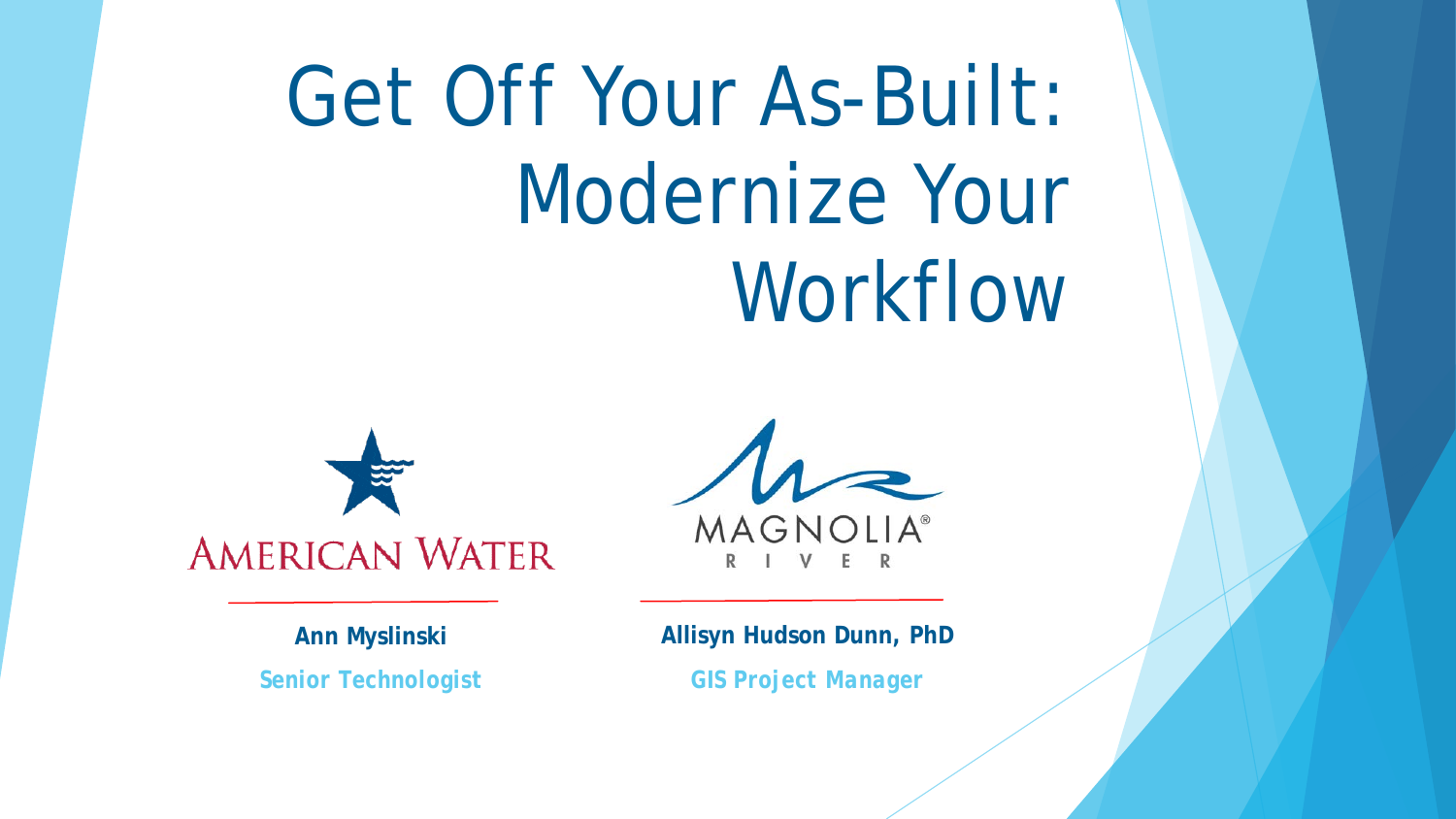

**American Water's Regulated Presence** 

- Provides services to approximately 15 million people in 46 states and Ontario, Canada
- $\triangleright$  Treats and delivers more than one billion gallons of water daily
- ▶ Encompasses 16 regulated states with 12 GIS groups including our corporate T&I team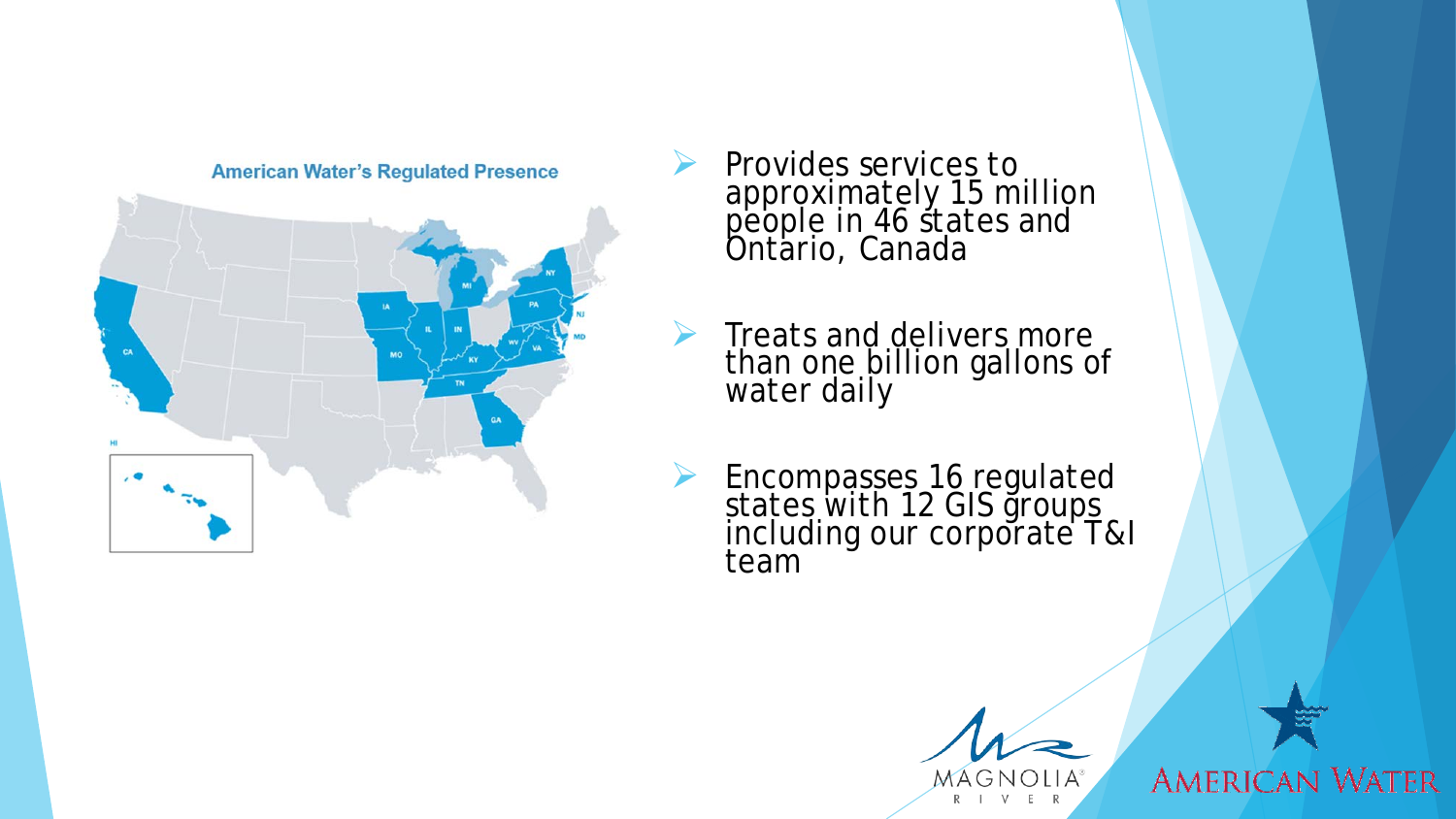**American Water's Regulated Presence** 



- $\blacktriangleright$  ~50,000 miles of mains and collection pipes
- $\blacktriangleright$  ~50 GIS team members

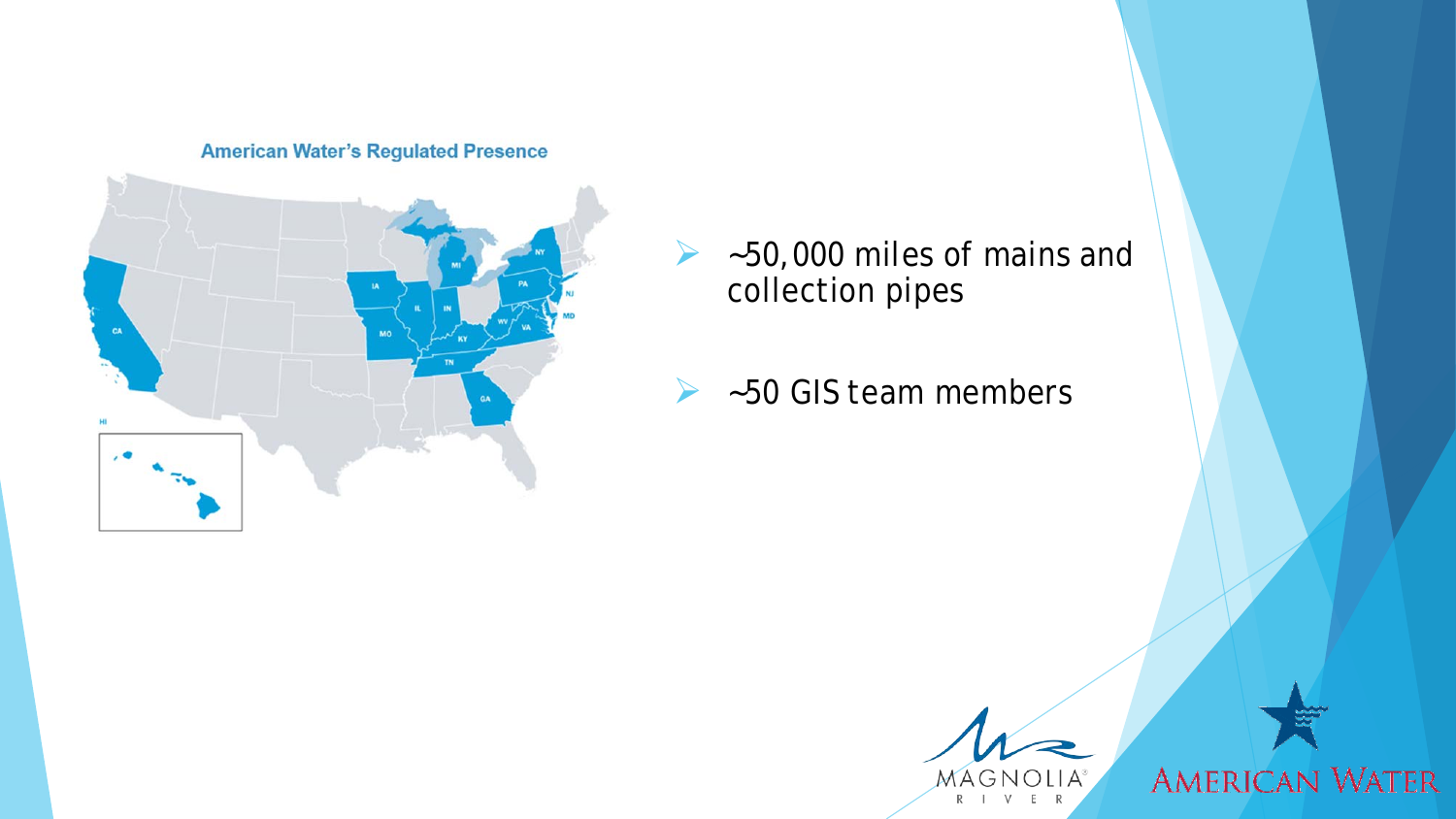

#### **NOTHING RUNS DEEPER**

- Specialize in Engineering, Inspection, GIS, and Software Solutions
- Serve transmission and distribution companies in more than 20 states
- ▶ Over 370 employees with diverse expertise

MAG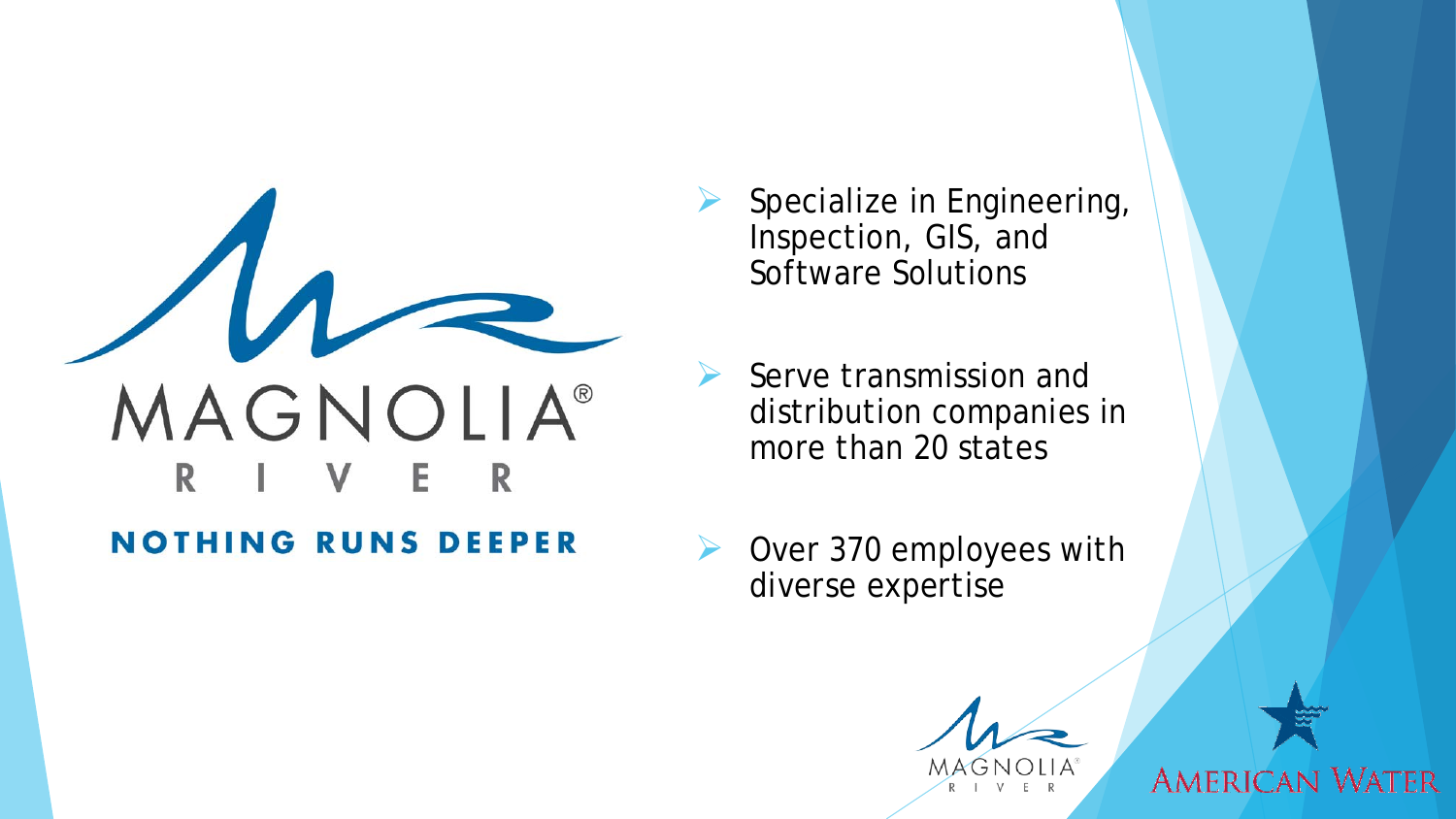# **Asset Management -- Business Processes**



- Business Processes are a vital part of operations at AW
- Challenge: Different workflows can lead to inconsistency and inaccuracy in data
- Initial Goal: Standardizing Business Processes/Workflows and implementing best practices across the company
- Challenge: One solution may not fit all

MAGN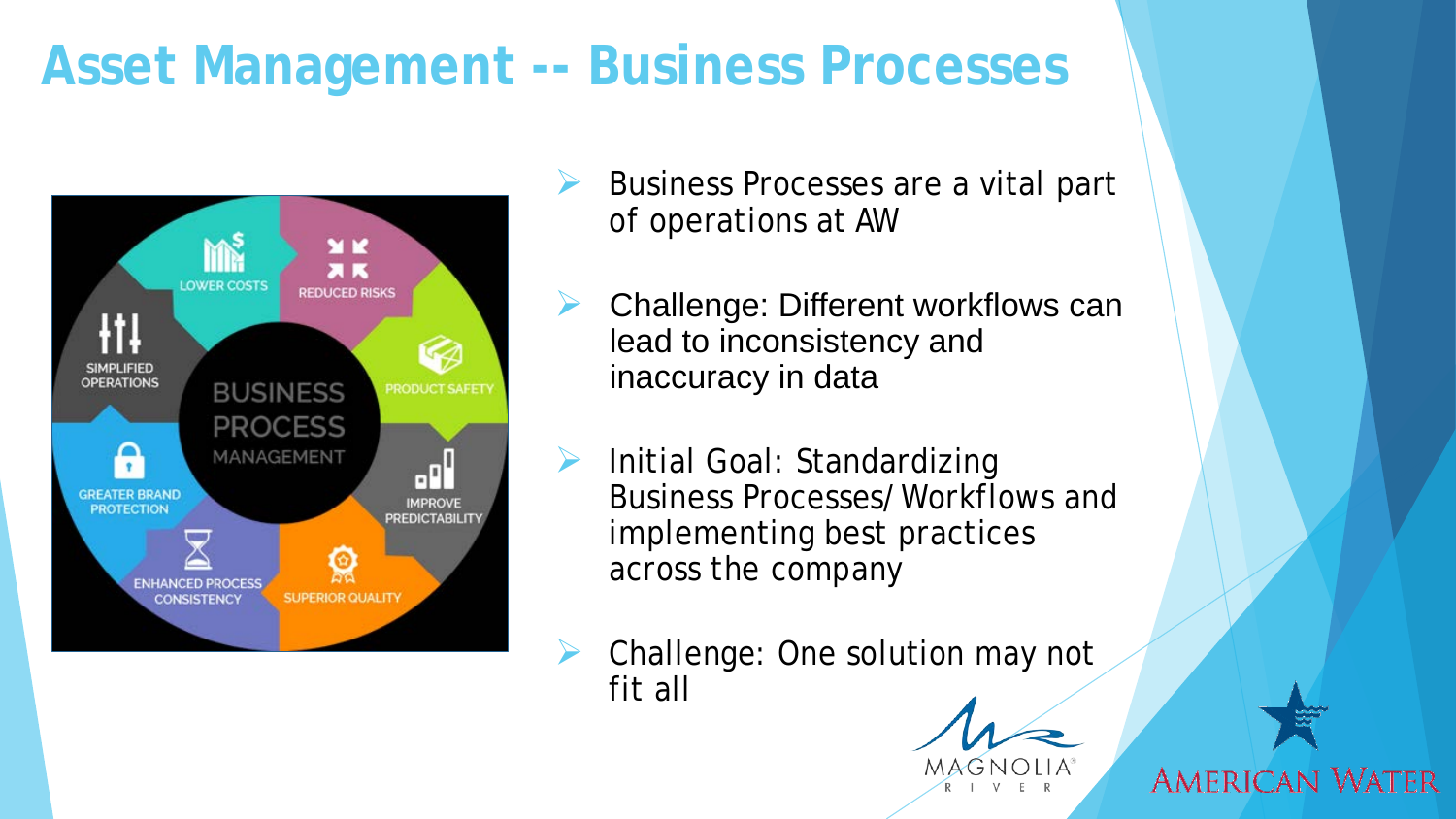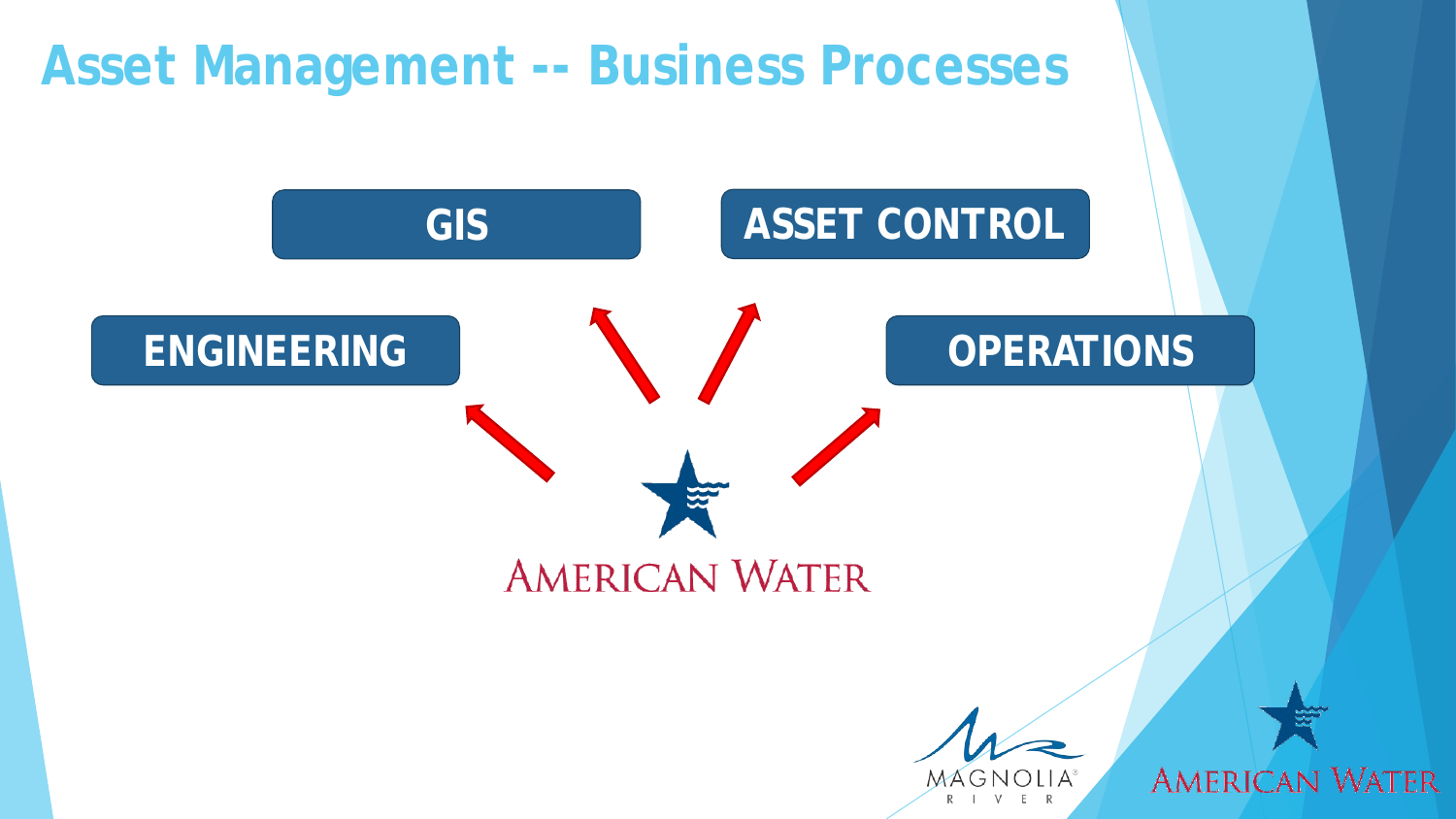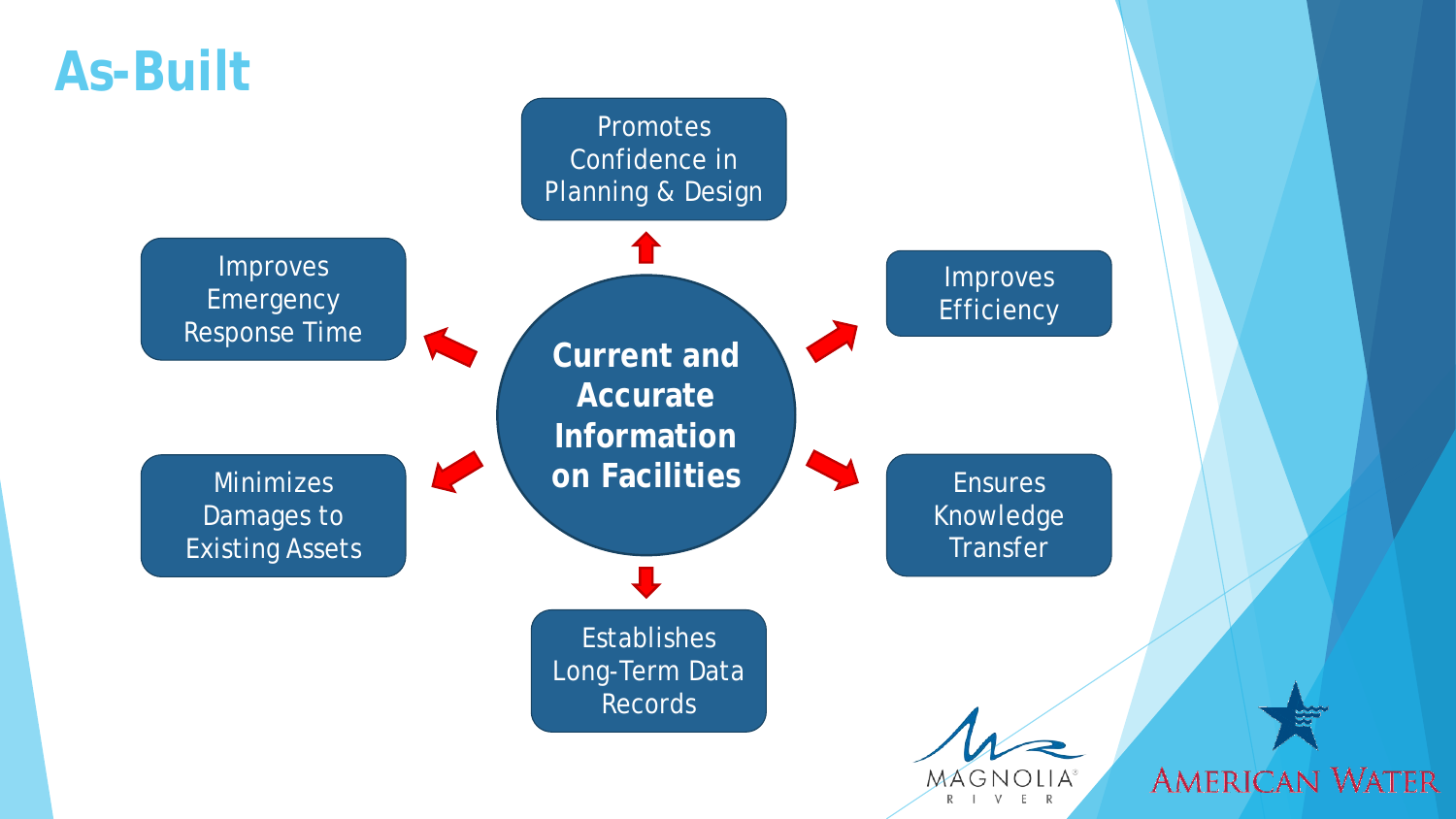#### **As-Built**

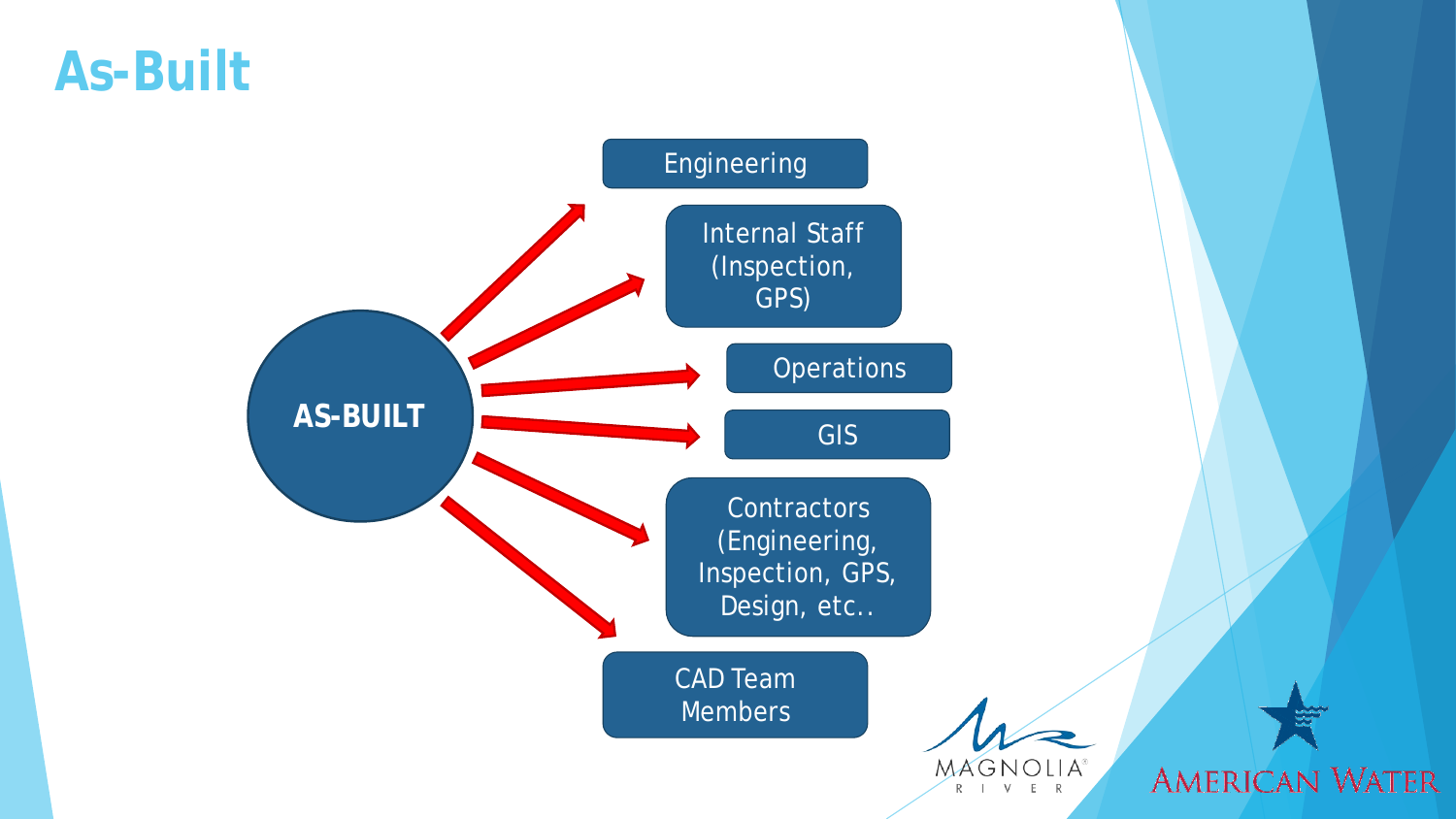### **As-Built**

- $\triangleright$  History of them at AW
	- **◆ Paper As-Builts**
	- **Map Books**
	- **Back-logs**
	- **Resisting Technology**



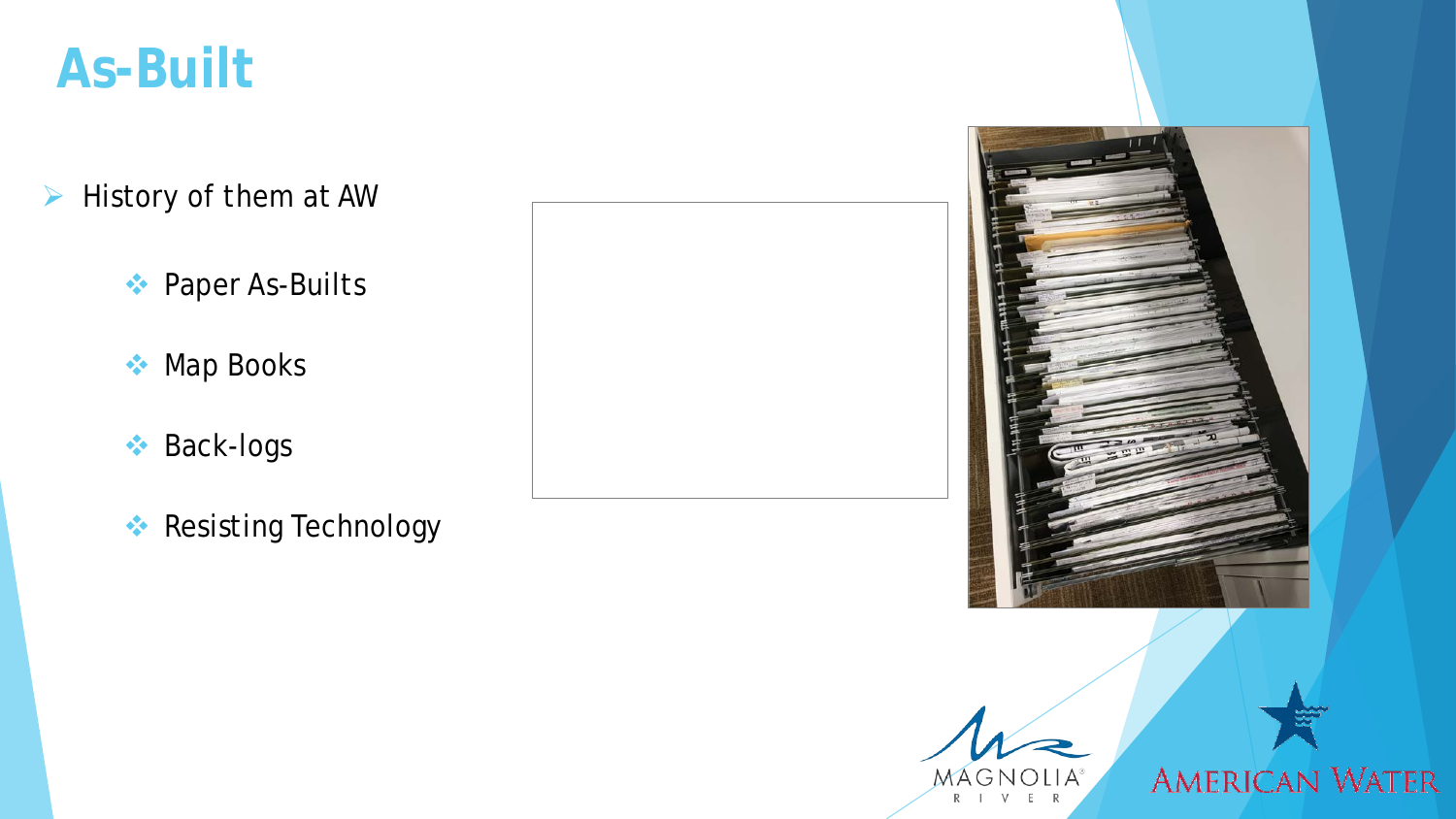# **As-Built: Tell Us Your Story**

▶ Who has paper as-builts?



Mágnolia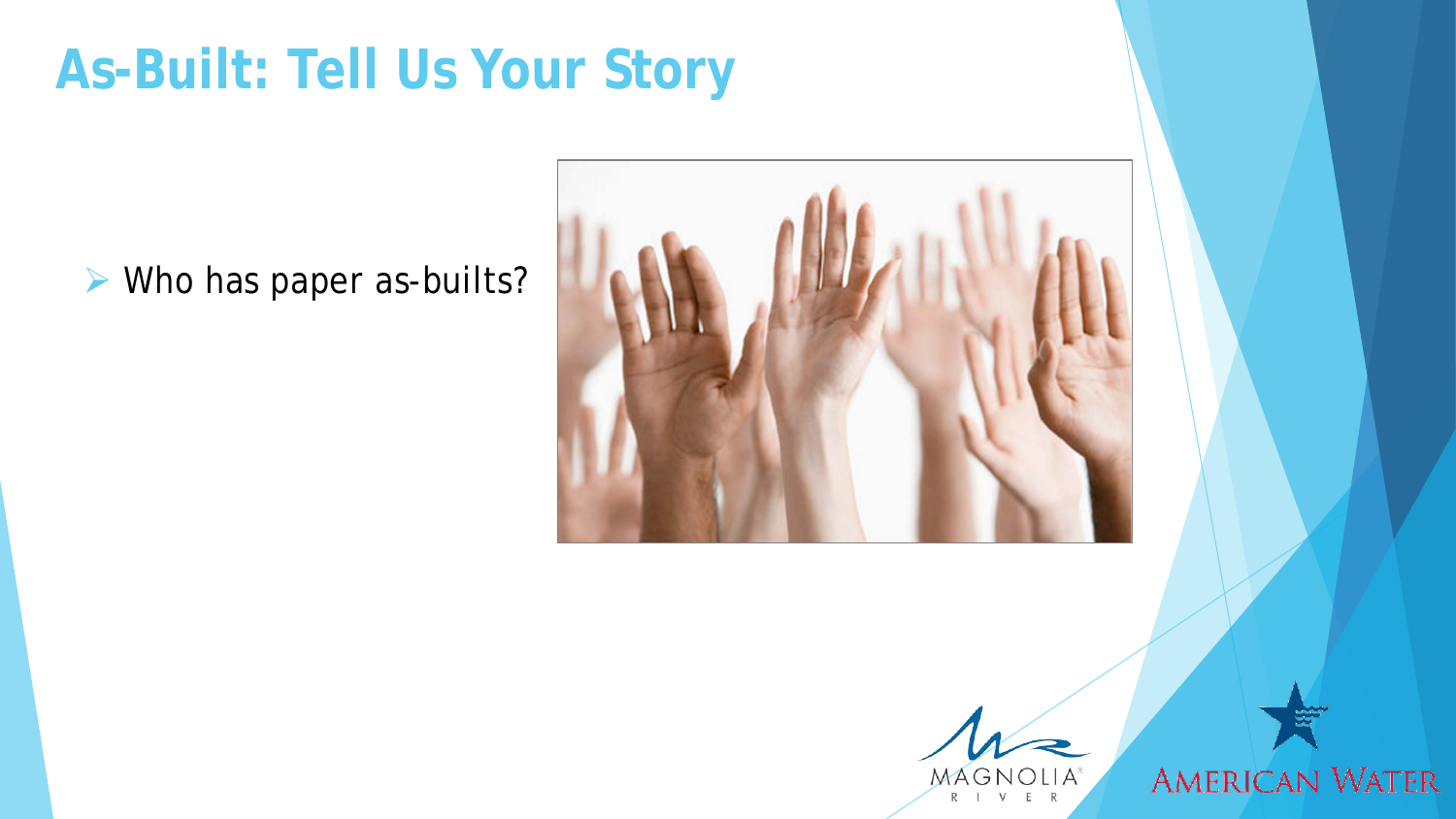# **As-Built: Tell Us Your Story**

 Who never gets an as-built, or, gets incomplete documentation?

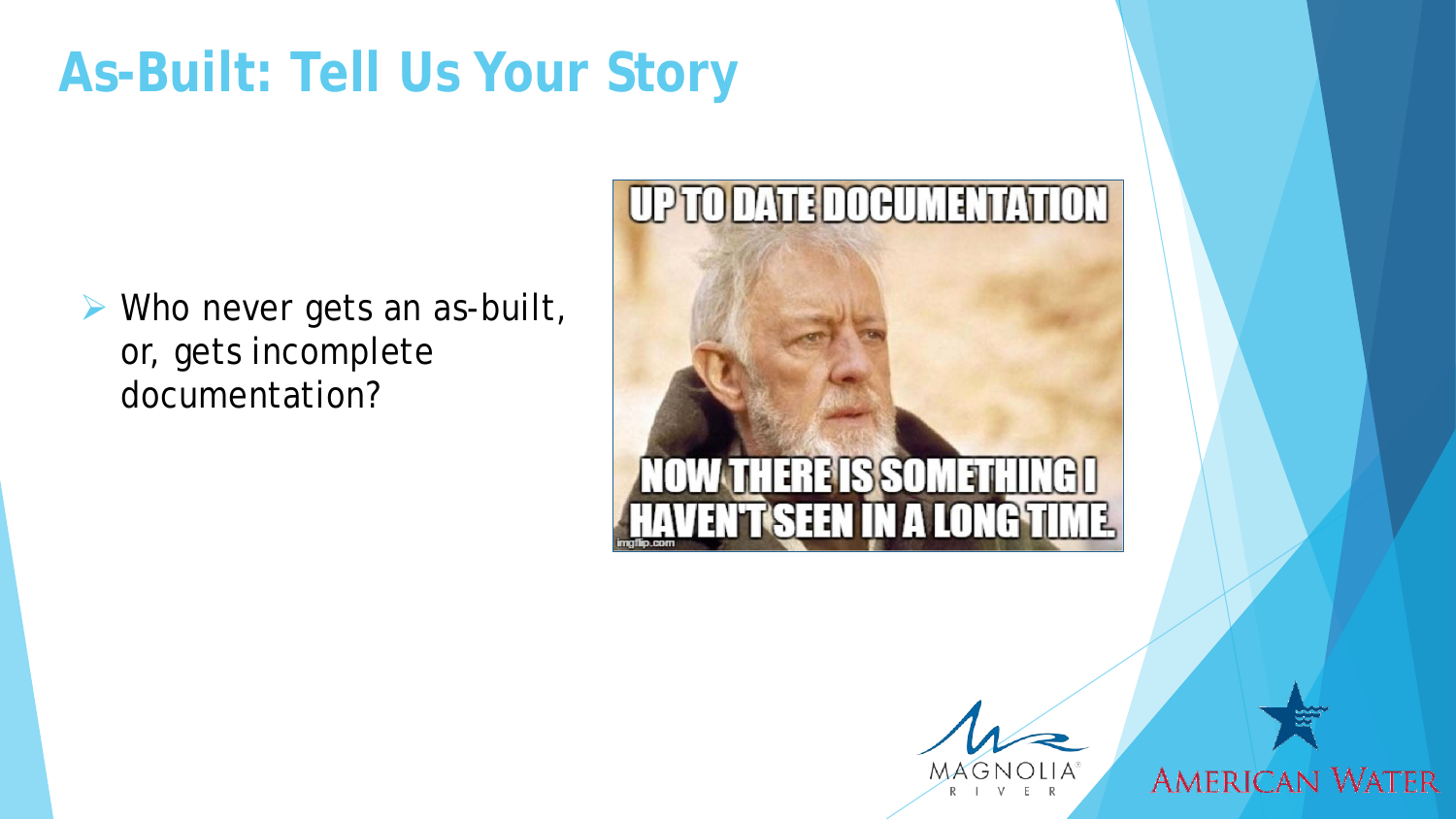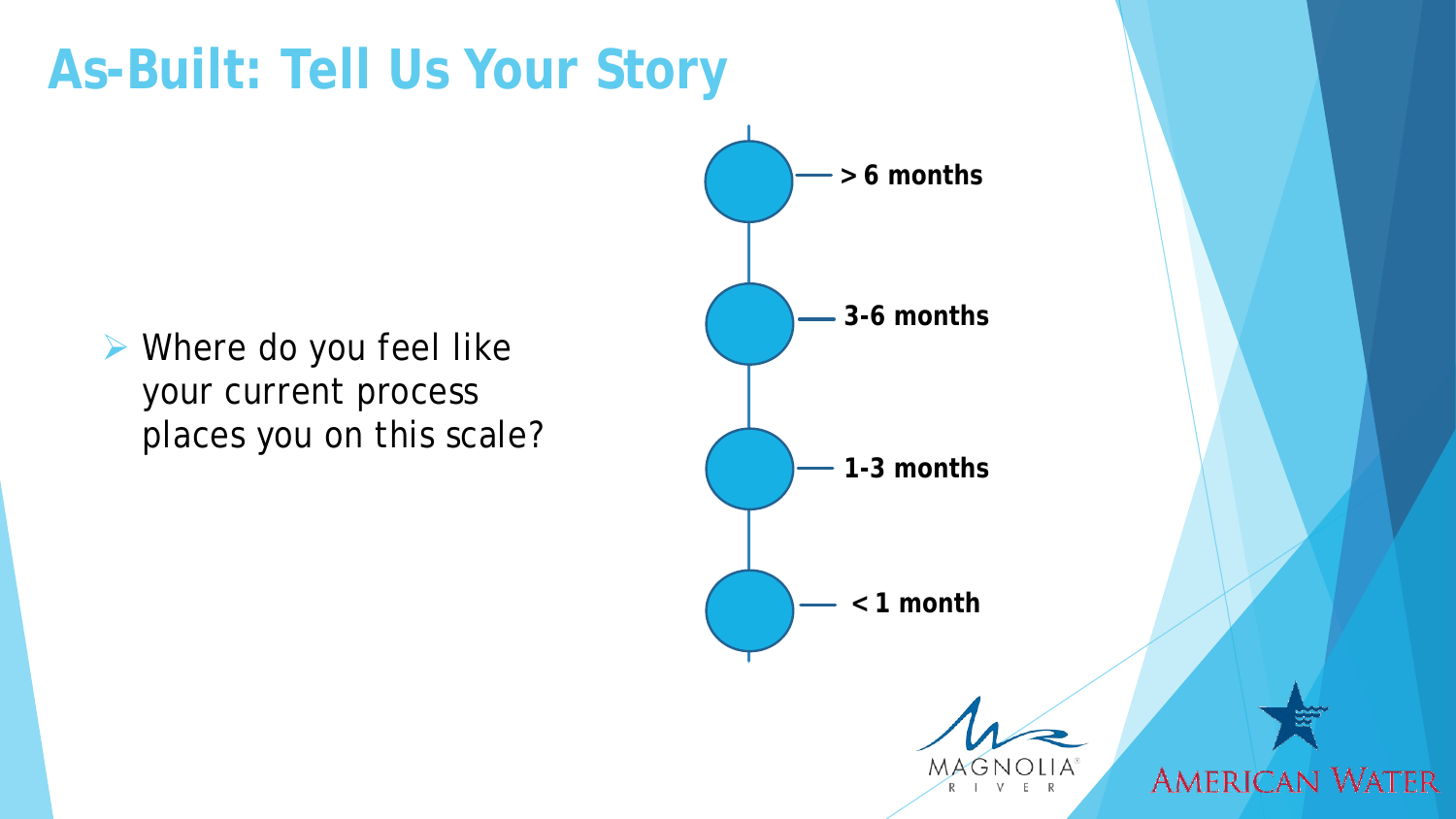# **Traditional As-Built**



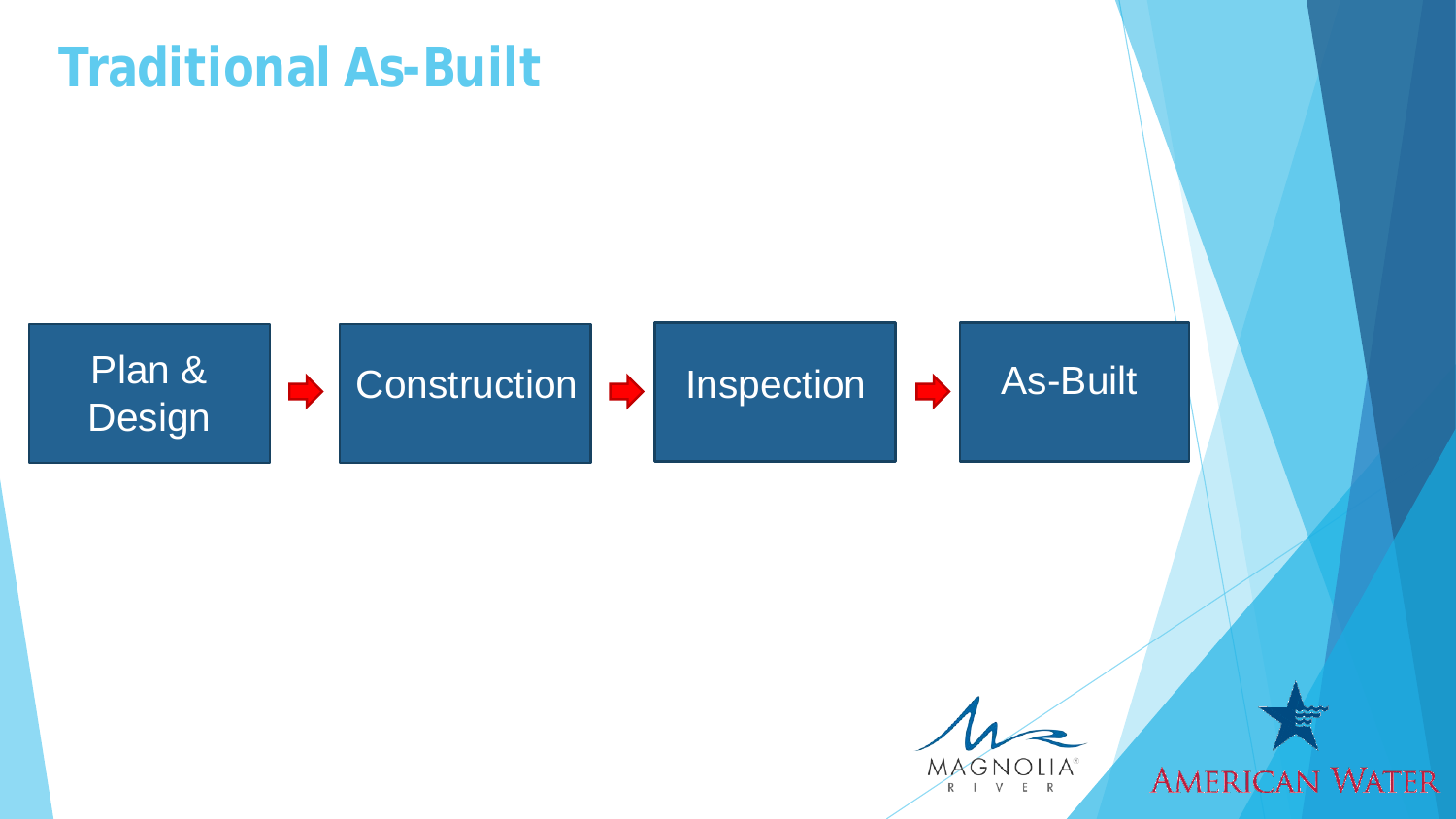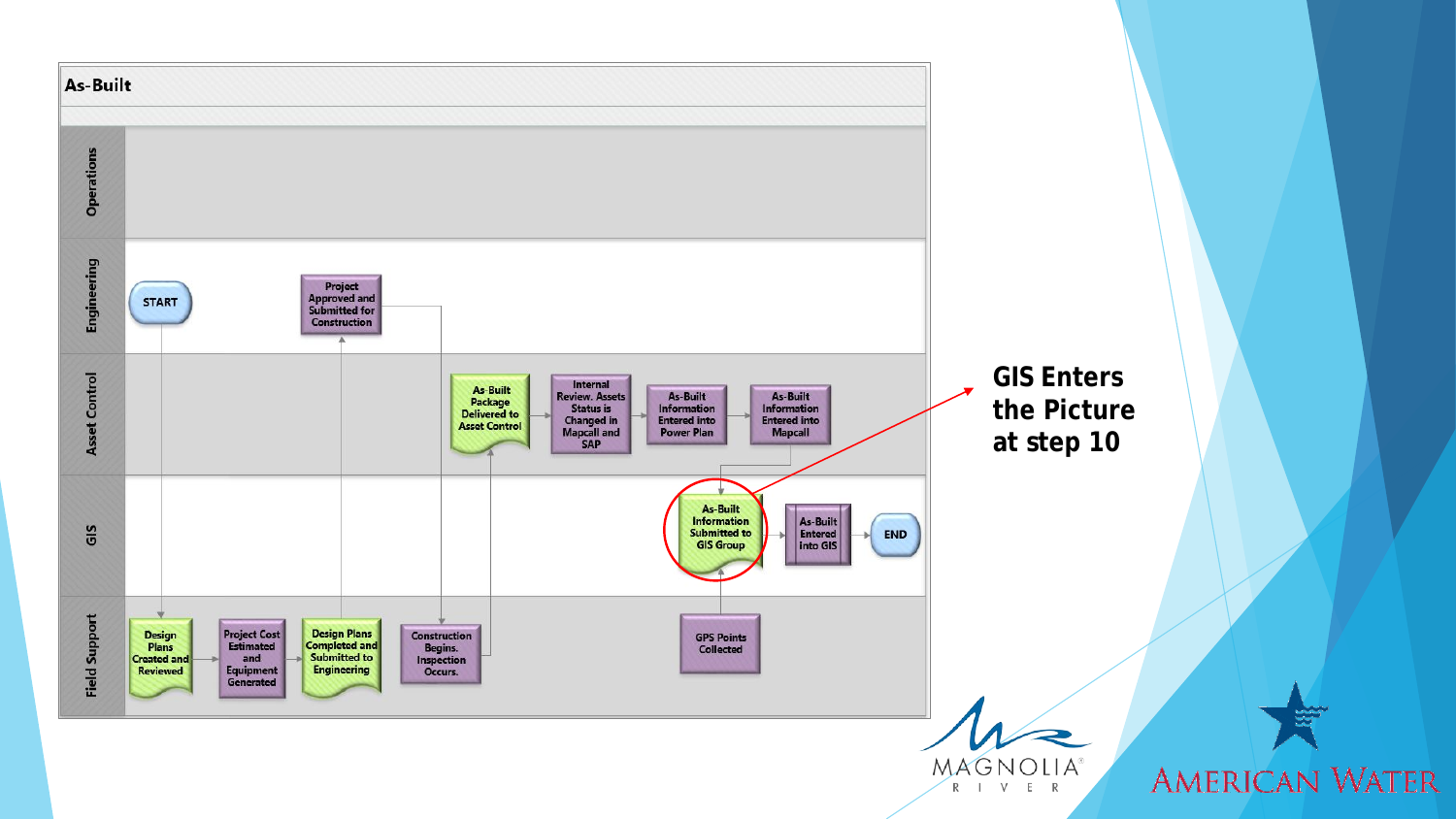# **Modernized As-Built**

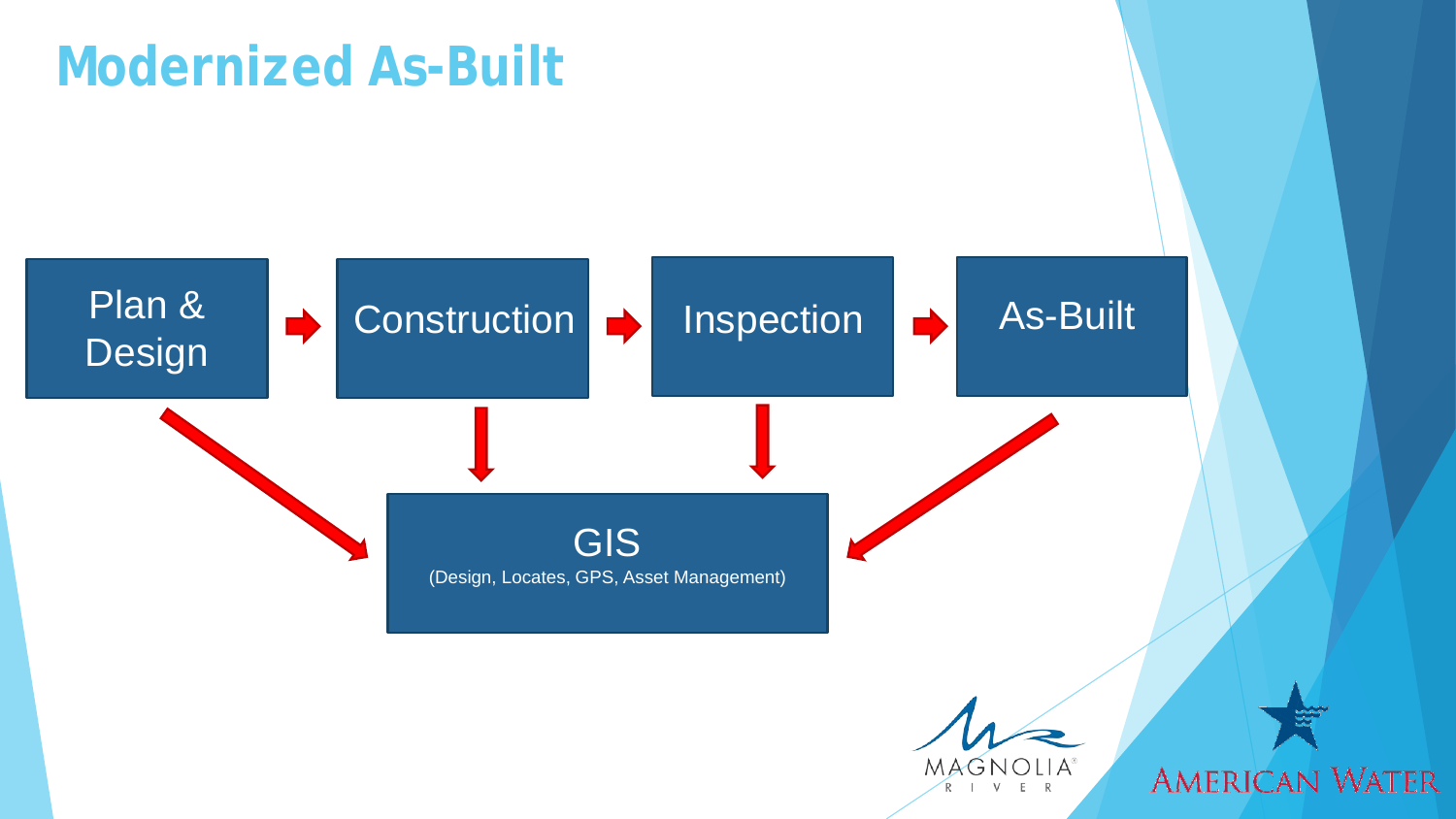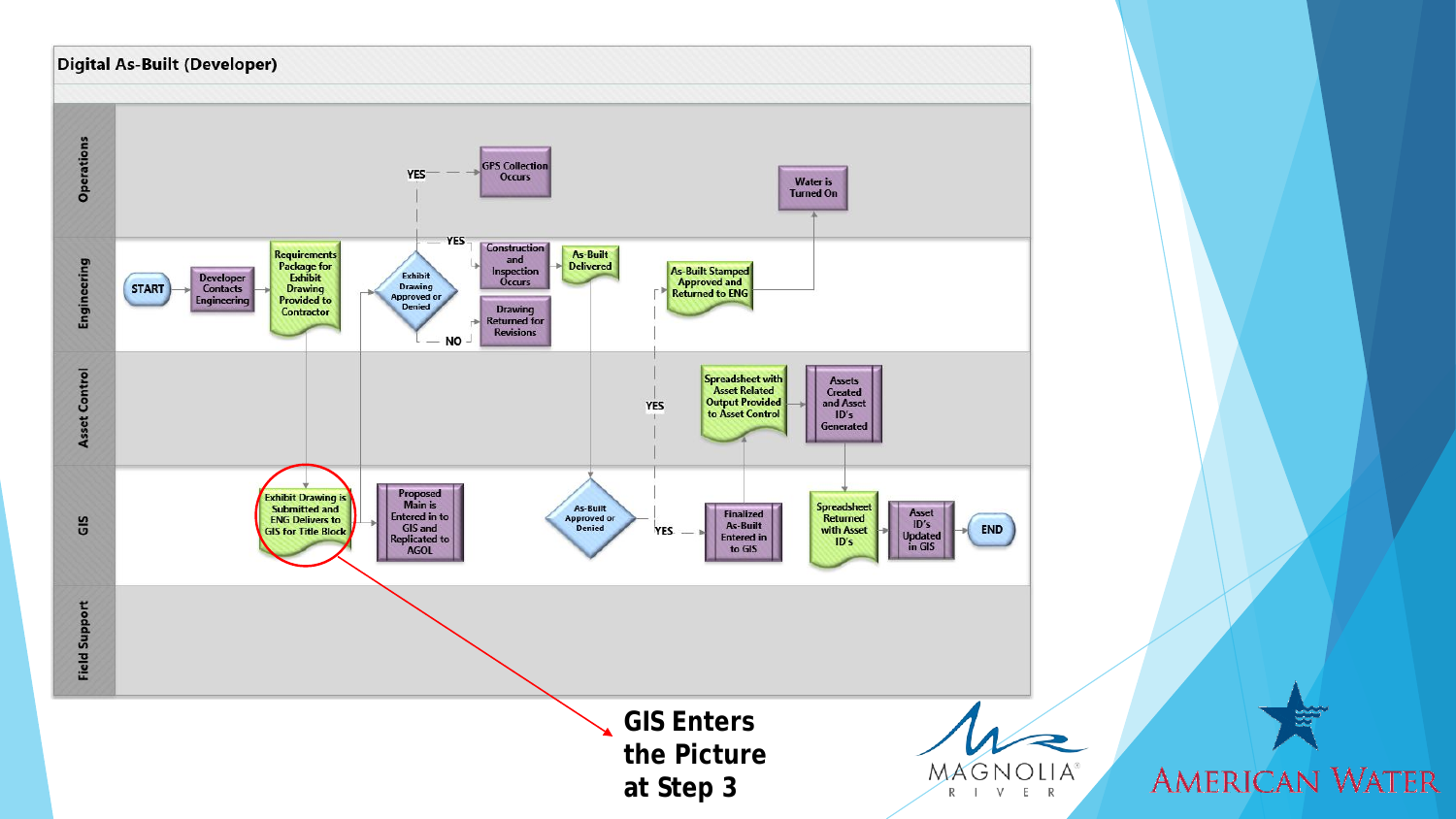## Modernize Your Workflow



- $\triangleright$  How can we bring it in to the future?
- ▶ Use technology and innovation to modernize what has been documented with paper for so many years.
	- **Esri Collector and** Survey 123